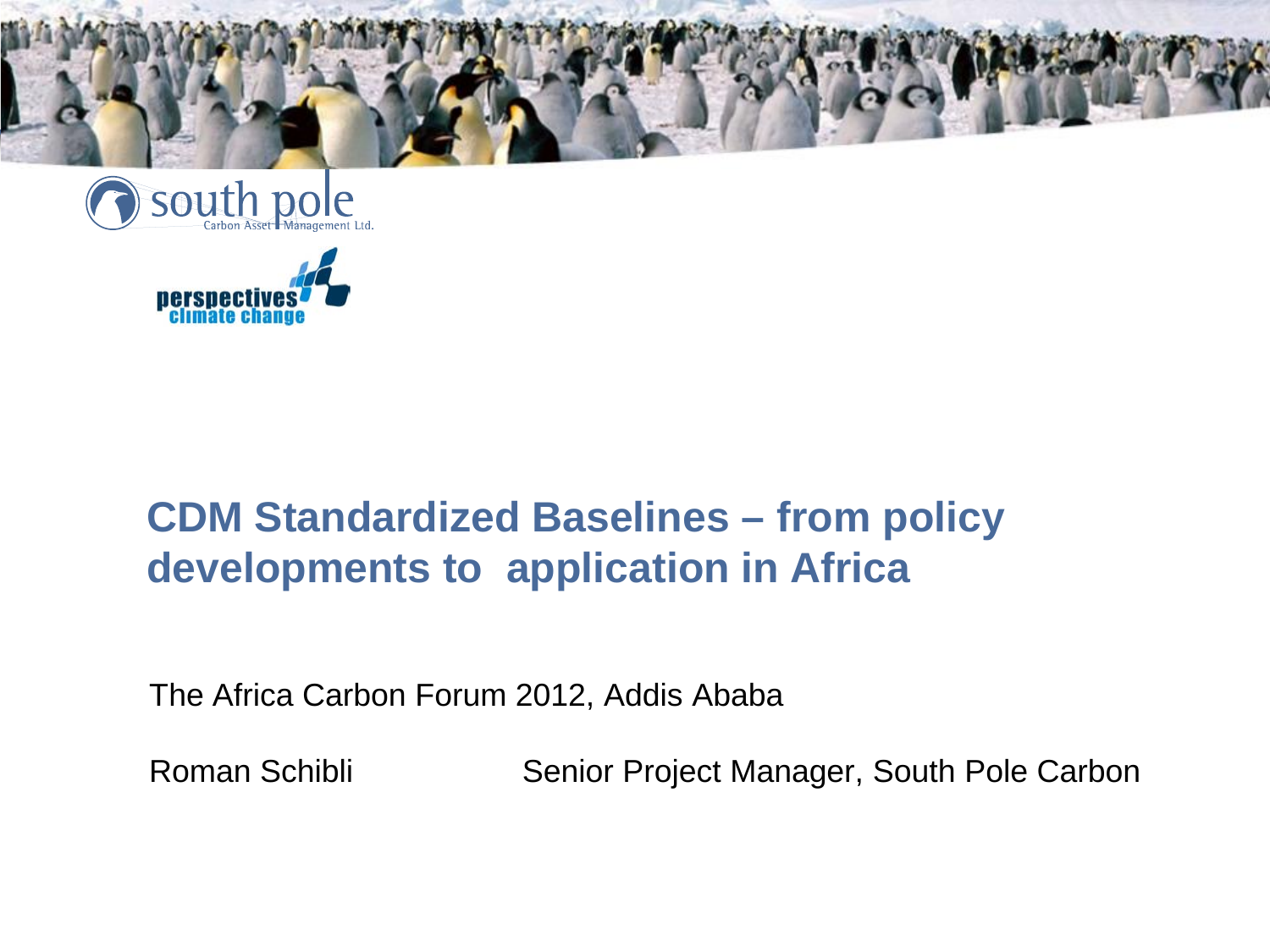## **South Pole – you partner for projects and programs**





- 2006: Incorporation in Zurich / Switzerland
- 2011: ten offices worldwide
- 2011: Best Project Developer\*
- Over 80 carbon pros from 22 countries
- Projects in 21 countries
- Specialized in highquality "Gold Standard"
- Developing both voluntary and compliance credits

\* *Environmental Finance*: Voluntary Carbon Market Survey 2011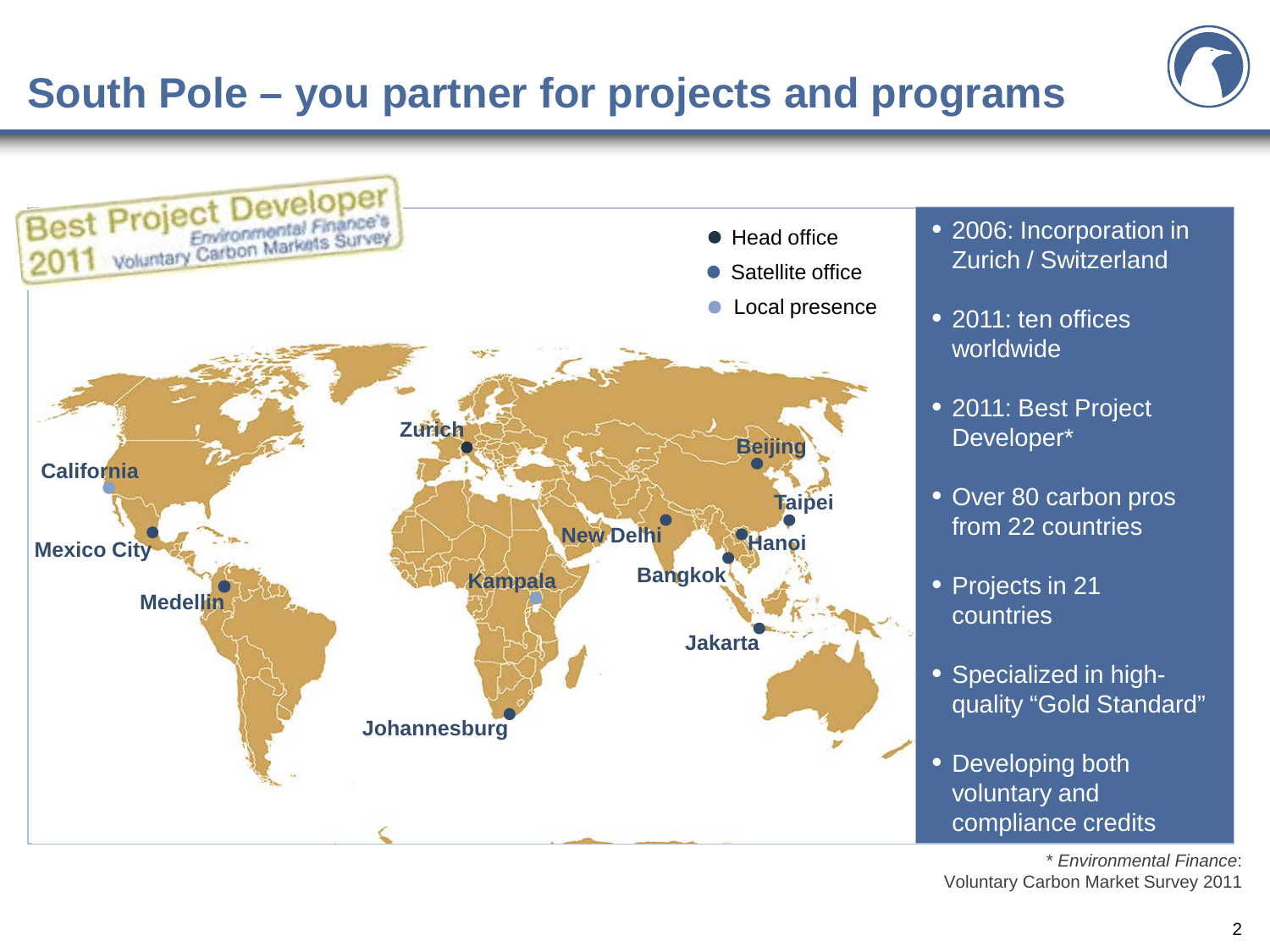# **Where do we currently stand in terms of standardization?**





## The EB Guidance is not the only tool for standardization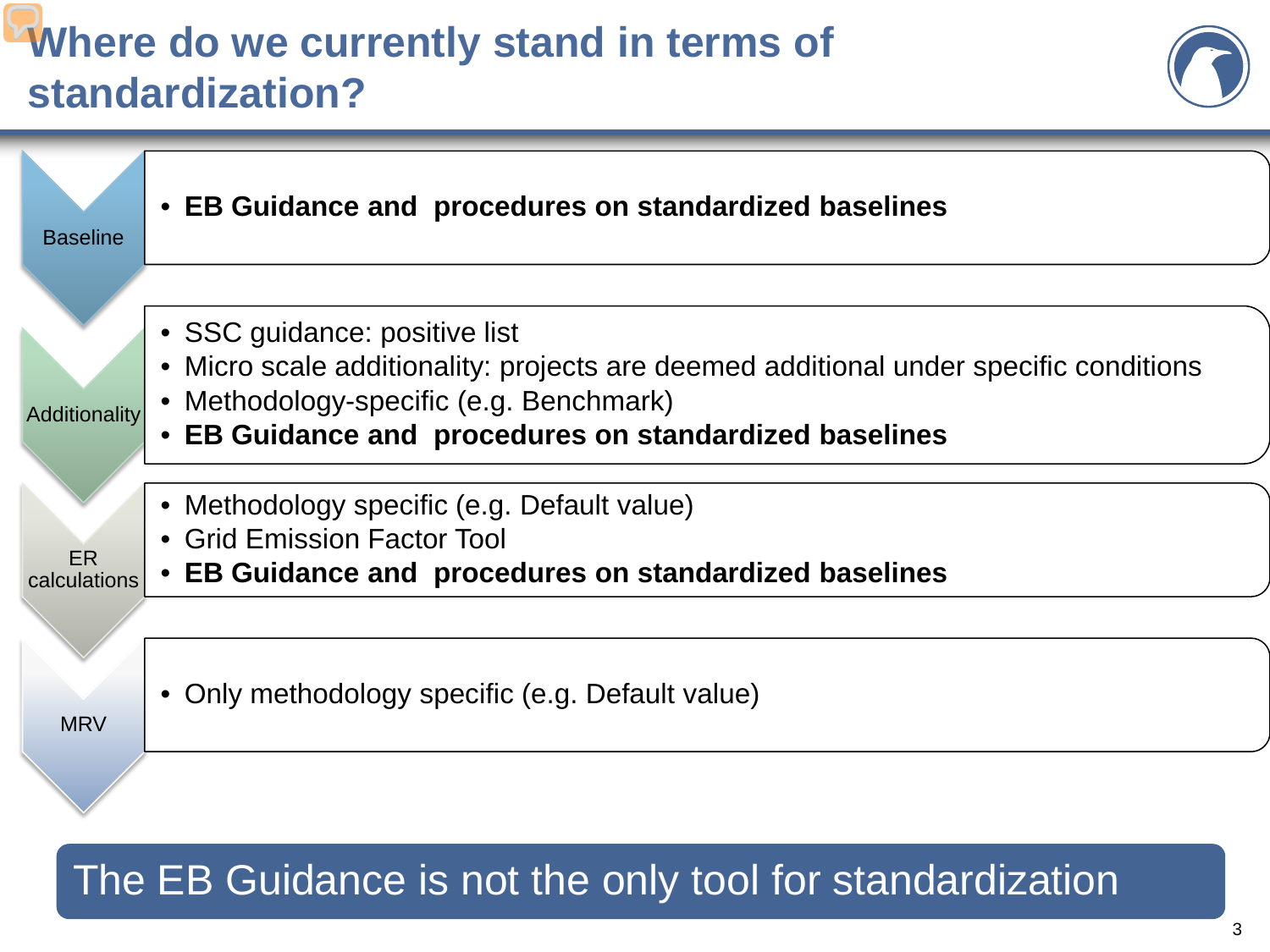# **The EB Guidance on Standardized Baselines distinguishes between 4 measures**

**Fuel/feed** 

**Measure**

**stock** 

**switch**

**switch**

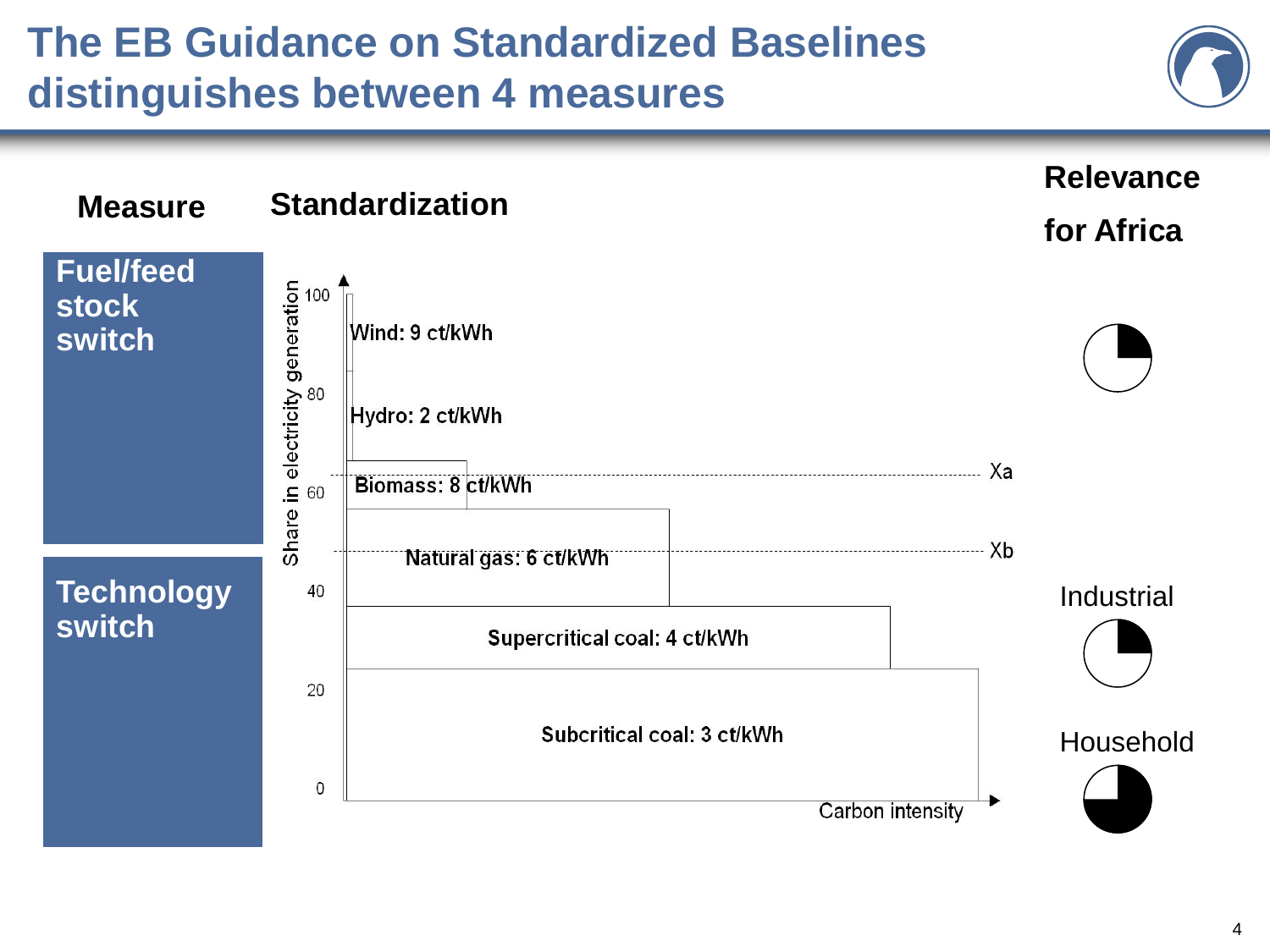# **The EB Guidance on Standardized Baselines distinguishes between 4 measures, continued**

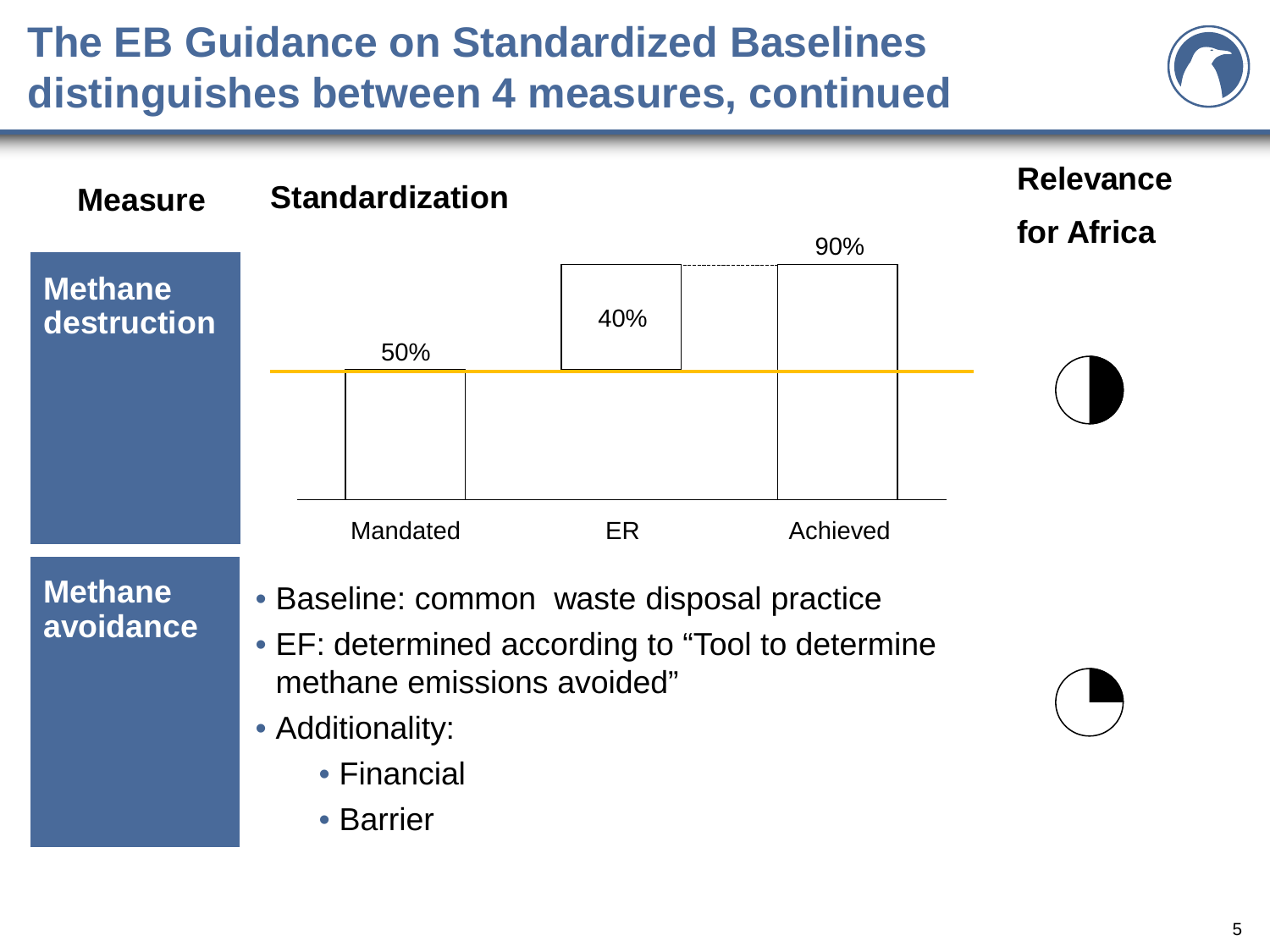

Reading Xa and Xb from an existing graph to define baseline and additionality is substantially easier than existing approaches:

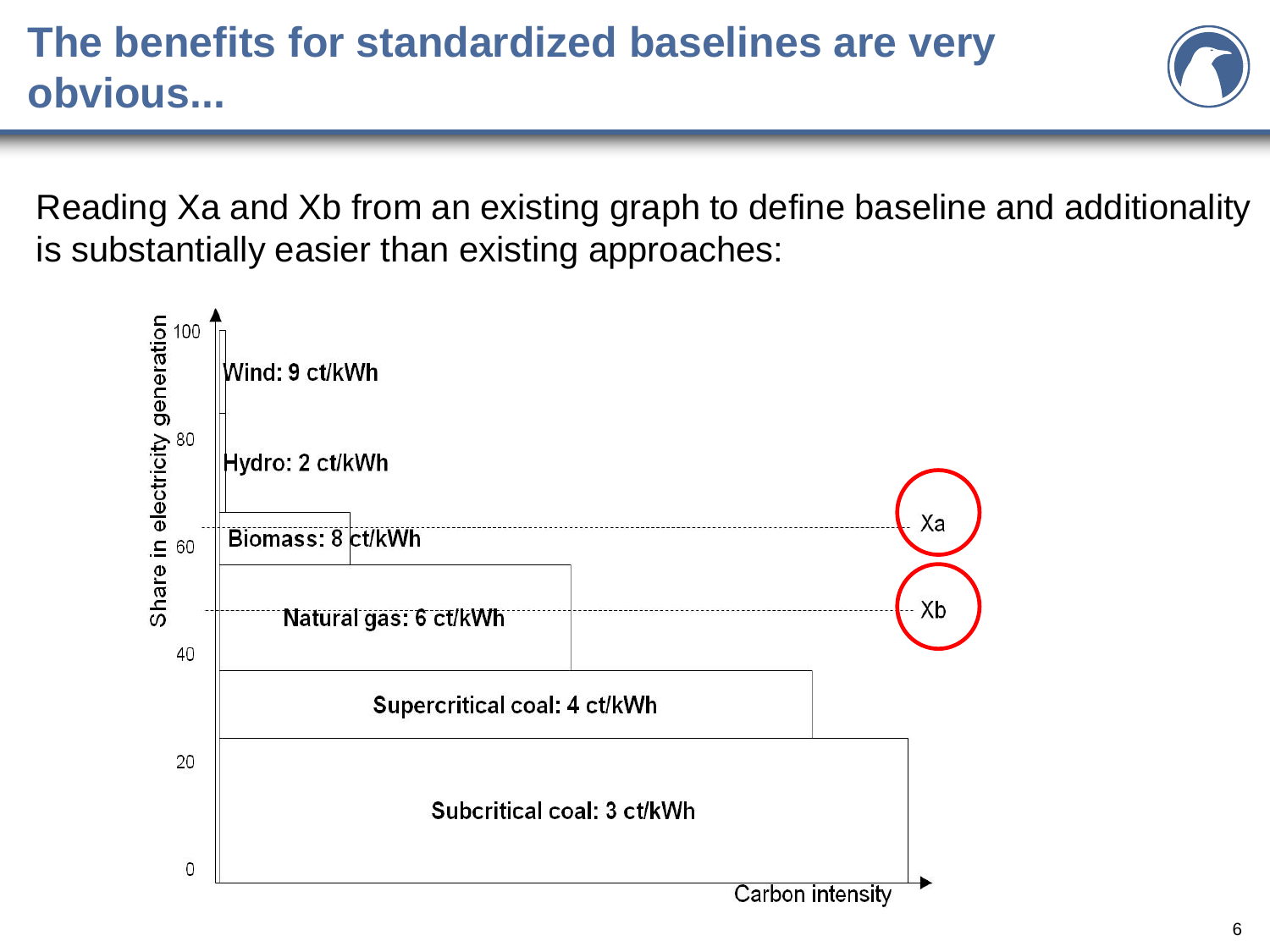# **....but elaborating the standardized baselines according to the EB Guidelines will often be very challenging....**

### **Main challenges:**

- Data availability:
	- Very detailed data required on existing technologies, efficiencies, costs
	- Data might be confidential, not be collected
	- => Data restriction might rule out certain sectors

#### Aggregation/technology:

- For industrial sectors especially the definition of technology could be problematic
- Different levels of aggregation could lead to different results
- Thresholds:
	- Very high thresholds (currently 80% and 90%) could lead to exclusion of additional projects
	- Low thresholds does not catch free-riders
	- => Good compromise needs to be found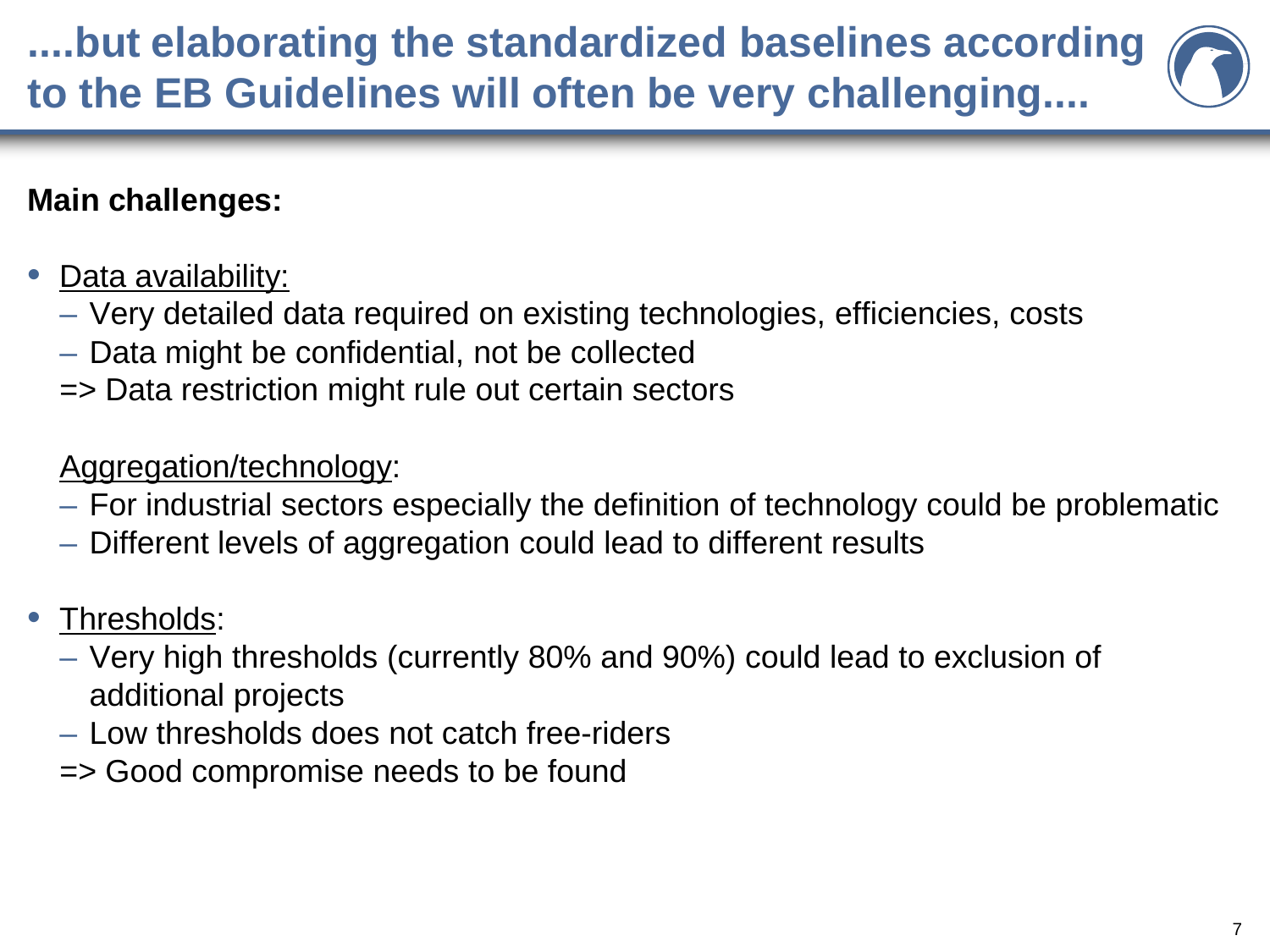## **.... and for certain project types baseline/additionality is not the major challenge**

#### **Additionality:**

- Other simplified approaches already exist (eg. positive list)
- ⇒For many HH project types additionality is not a main stumbling block

#### • Emission factors:

Calculating of non-renewable biomass factor still very cumbersome & expensive

⇒For certain project types (eg. cookstove) the calculation of GEF is more expensive than baseline determination

#### Monitoring and verification:

THE key factor for determining success of scaling-up small scale PoAs

⇒Standardization in MRV is currently not very advanced, and not covered by the EB Guidelines

## The EB Guidance is ONE important tool to achieve a standardized CDM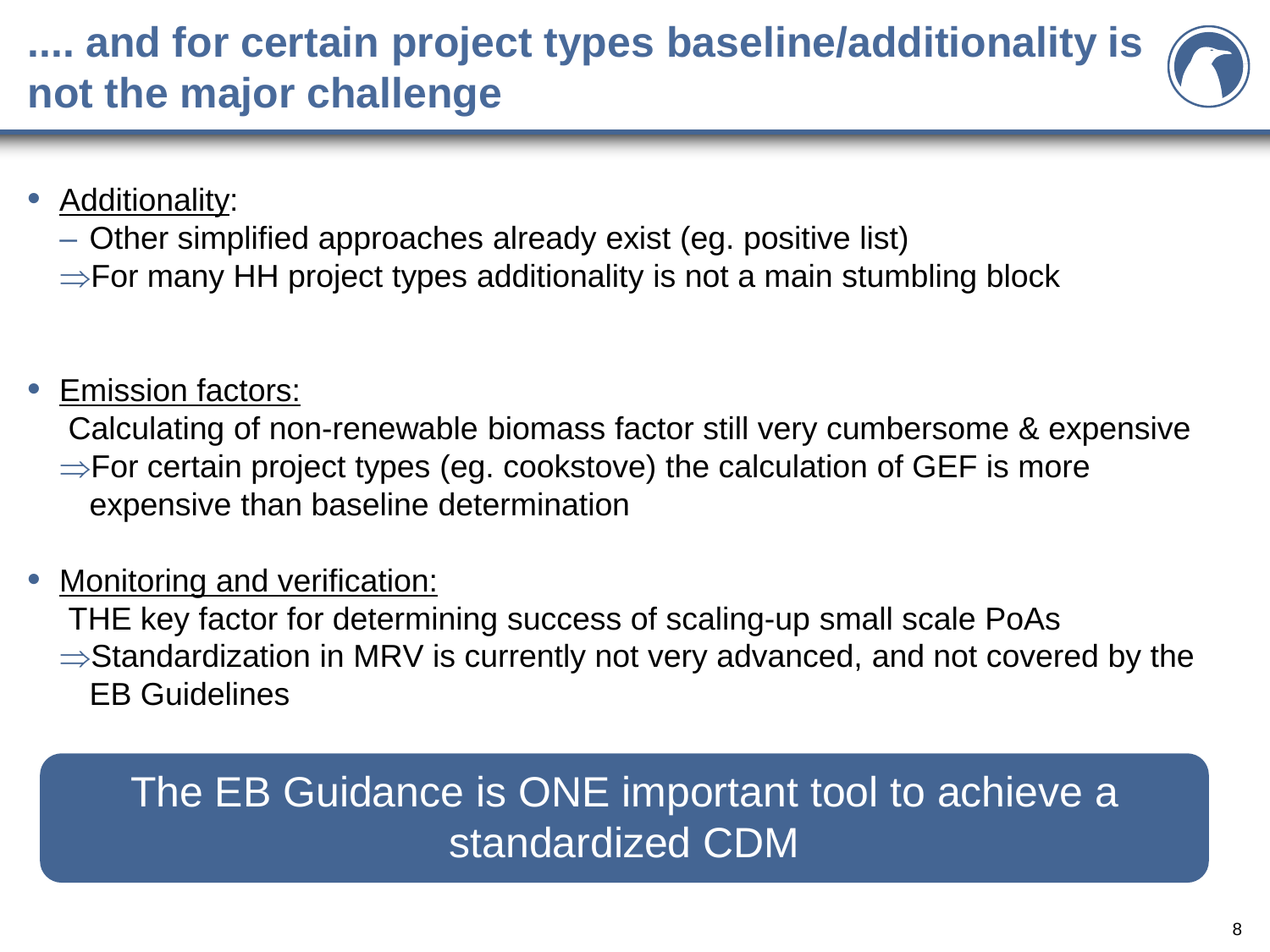

EB Guidelines should work well for establishing baselines of **HH projects**, eg. Cookstove, SWH,.. projects since:

- Relatively few (and homogeneous) technology options
- Efficiency data of technology available or could be collected
- Threshold setting less contentious

Standardized baseline could be combined with simplified additionality, default factors and sampling to creat CDM projects with very low transaction costs.

EB Guidelines can drastically simplify **methane destruction** projects in Africa, since often:

- No requirement to destroy methane
- EB Guidelines eliminates need to perform costly baseline studies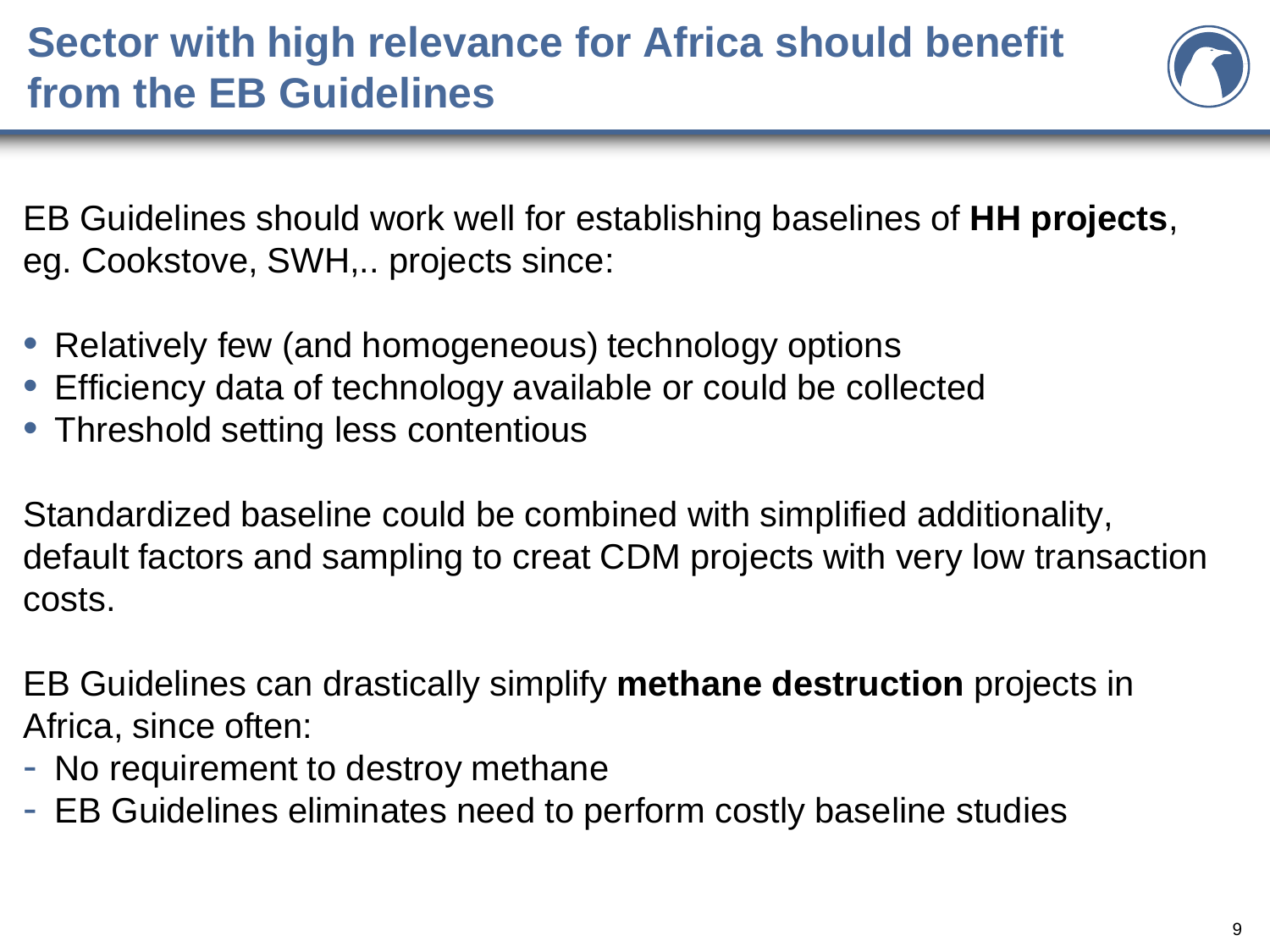## **South Pole is looking for partners to put the conceptual work into practice**

**DNAs have a key role for defining standardized baselines**